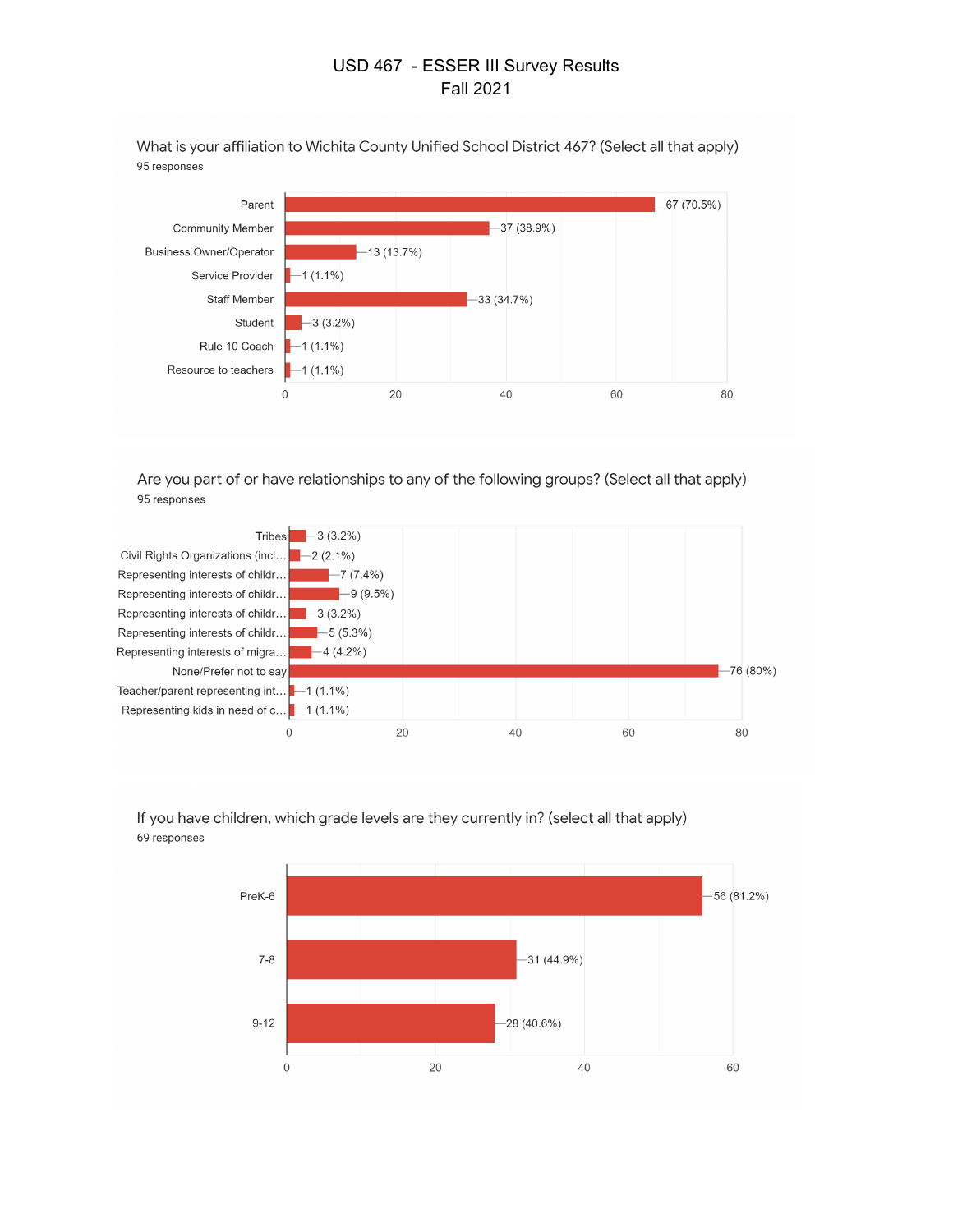Please rate your level of importance for the following investment strategies:



## **Please add any other investments we should be considering.15 responses**

Adequate support staff in the classrooms if needed, more teachers or paras.

An after school program sounds wonderful, especially for those who are behind or don't get extra help at home. I know I'd pay a fee for this.

Recruiting highly qualified teachers

After school child care programs as well as child care services for children younger than school age.

Infrastructure....updating bathrooms, gyms, locker rooms, classrooms etc

Paraprofessional minimum wage increase

We should look into hiring a reading interventionist at the high school level. If there's anything I learned from the Fastbridge training, is that we ELA teachers do not have enough time to implement everything effectively, and our schedule does not allow us to teach the needed interventions

Maintaining and keeping staff

Early Childhood Education

Better hand soap that isn't so harsh. Most of my children have had serious reactions, some of which resulted in doctors visits, medication, and bandages

Teaching our children to respect themselves, there fellow students and their country

Early childhood education and child care

a better way to communicate important issues to the public, specifically parents of kids in school.

Also asking opinions about large issues. Ex: changes in teachers, changes in curriculum

Building enhancement

There should be agriculture curriculum in the classroom grade school through high school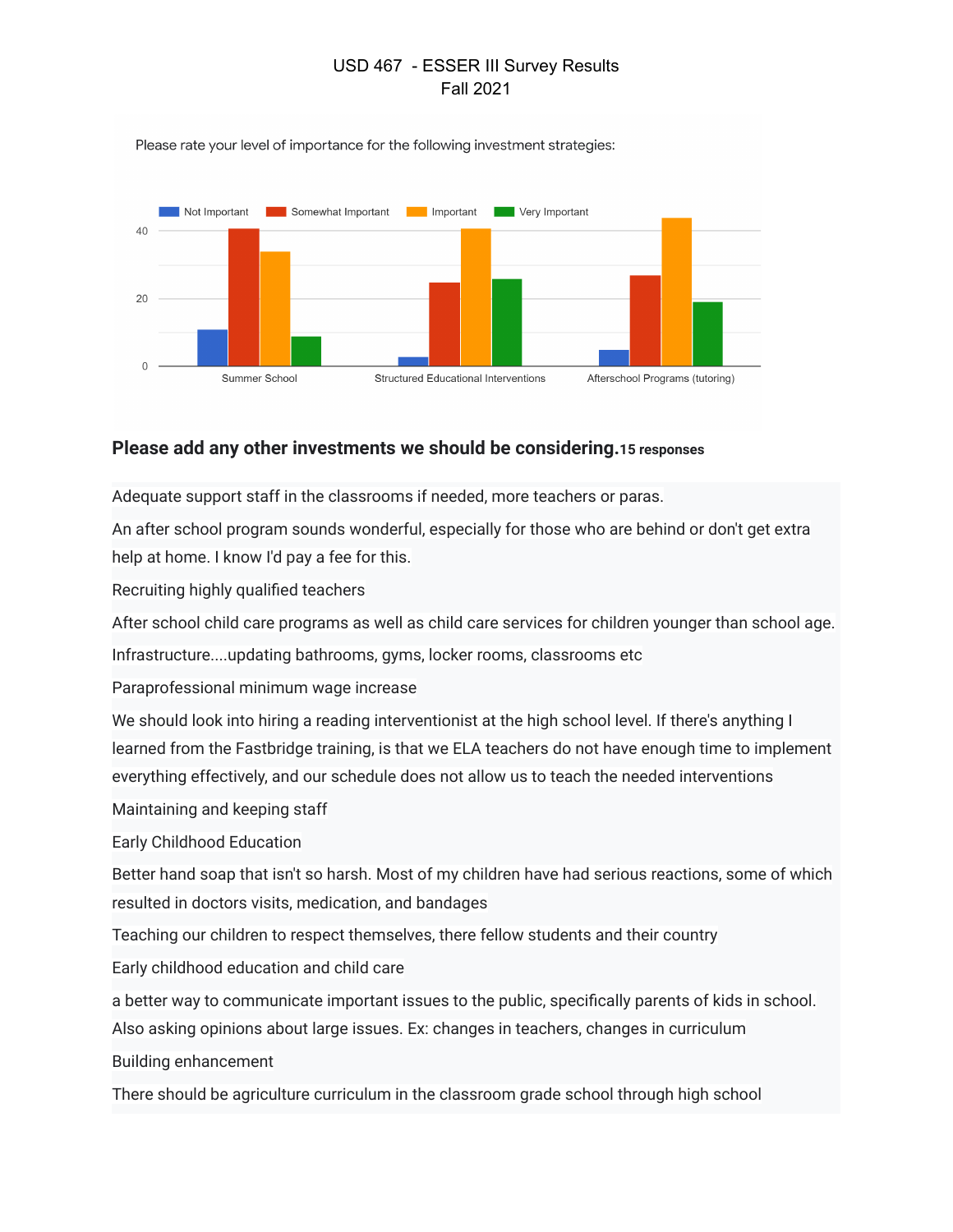

Please rate your level of importance for the following investment strategies:

## **Please add any other investments we should be considering. 10 Responses**

**More college credit classes**

**Life skills curriculum**

**I understand it is hard to provide electives with such a small school however it is what is best for the students. I know it's not best for the budget but kids need things that will help them with career and life readiness.**

## **Athletics**

**21st century technology for teachers. For example, I used my own funds to buy a wireless mouse which allows me to teach from the front of my classroom. Last year, I walked to the back of the room, where my desk was located, each time I wanted to scroll my computer.**

**Online courses open up so many more choices of classes than an understaffed building.**

**Early childhood education and child care**

**Civics and financial literacy**

**Classes that teach about insurance and taxes.**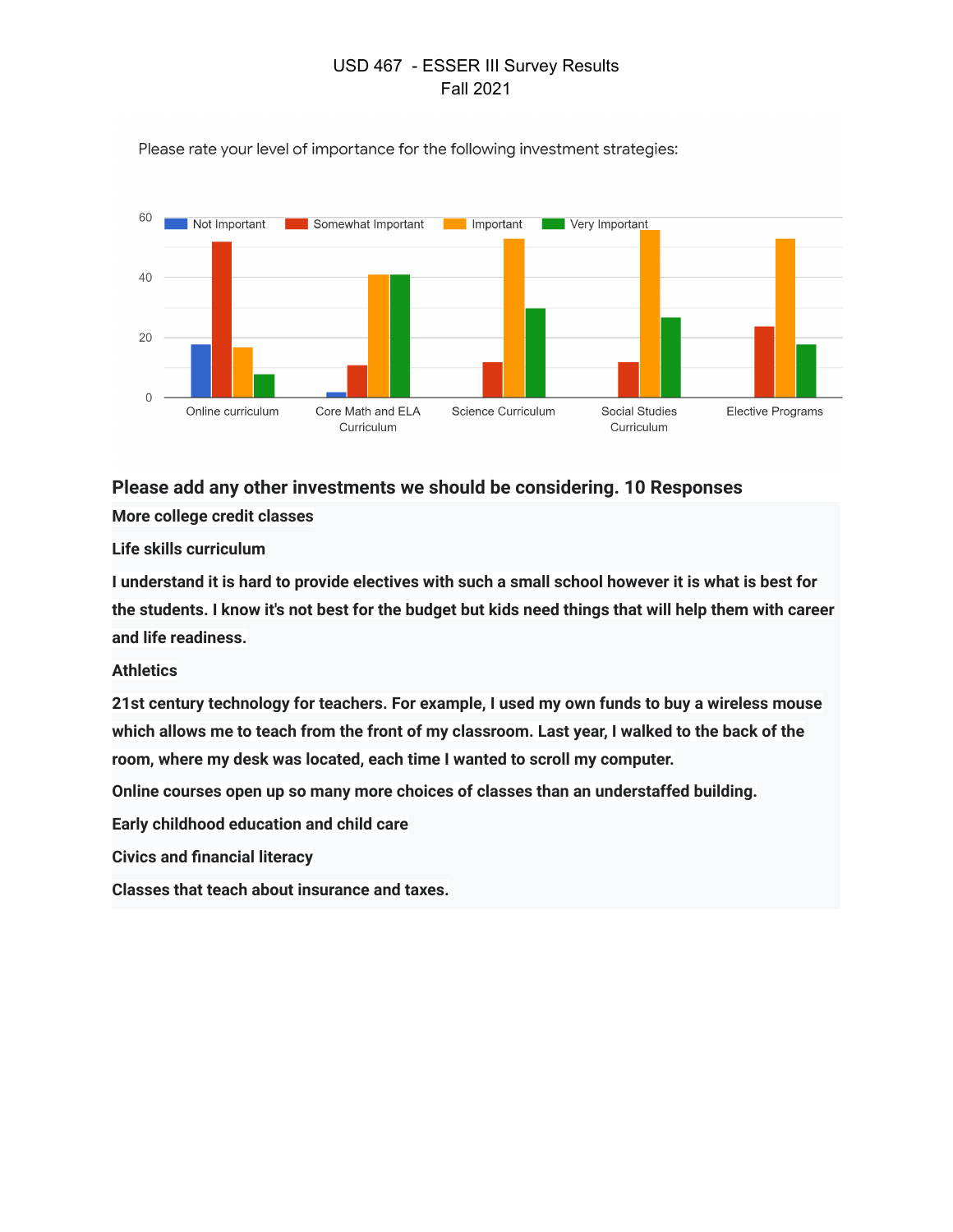

Please rate your level of importance for the following investment strategies:

**Please add any other investments we should be considering.6 responses1:1 is nice in elementary; however, I'm unconvinced it is necessary. The opportunity costs (what could be purchased for highschool) might need to be considered if funds are tight.**

**Headphones or earbuds**

**They all have cell phones, it's all about priorities**

**Try to figure out a way for students to have access to the internet at home, when household income can't support the expense.**

**More technology focused courses at the junior high and high school levels. Our kids are growing up in technological society and they are graduating from Wichita County High School with sub-par tech capabilities compared to their peers in other communities. We need to do a better job of setting them up for success in this area because it affects all career paths today.**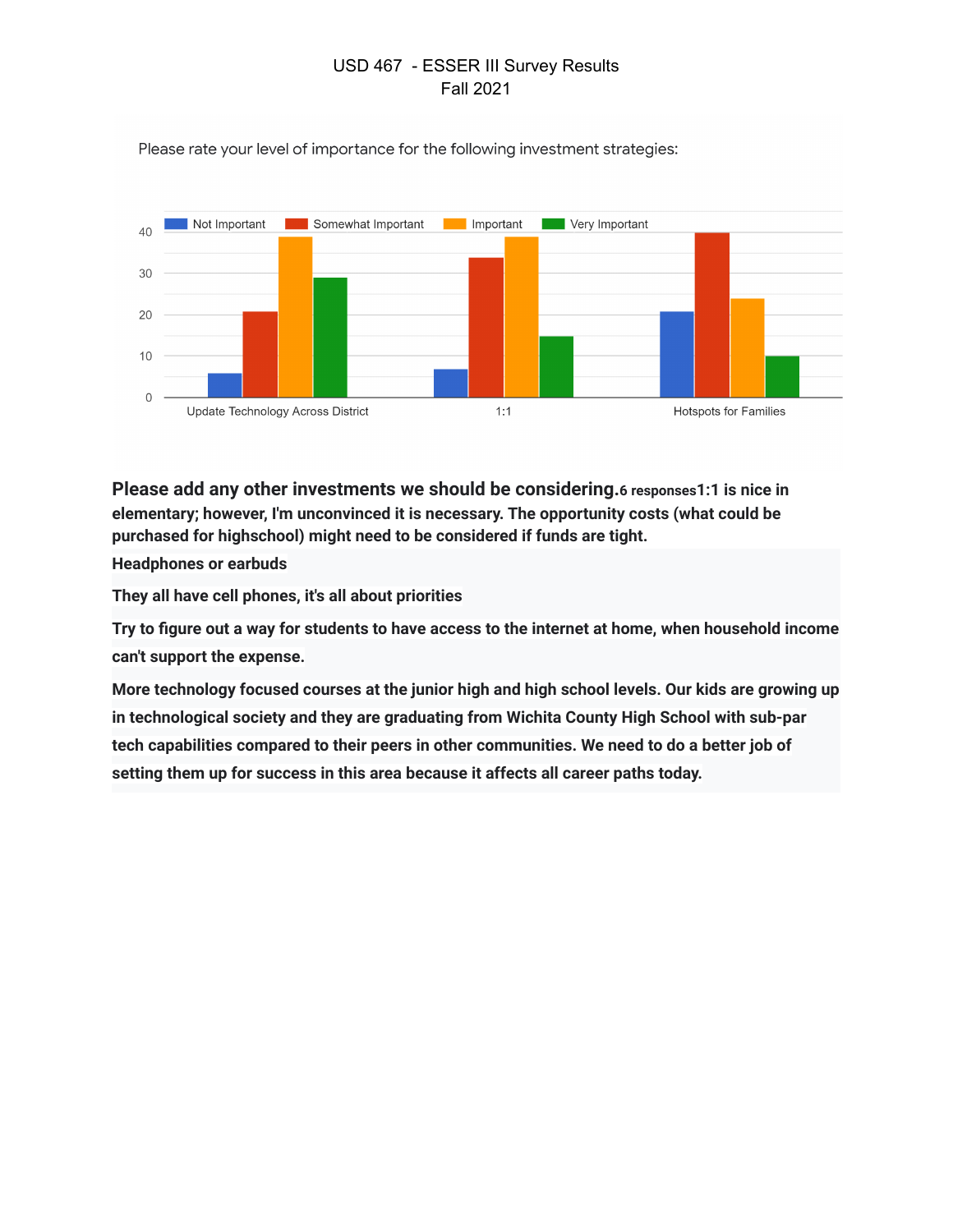

Please rate your level of importance for the following investment strategies:

## **Please add any other investments we should be considering.5 responses**

**Grass for the playground. Wouldn't the government pay for that if we say it's for our children's mental and physical well being?**

**Make sure there is no bias towards families that can or cannot afford further education Mental health is extremely important and there is so much asked of the kids. I think they should get a mental break once a day, or at least something once a month where they don't have to sit and learn, sit and learn. Something to relax them, have fun, and just be kids.**



Please rate your level of importance for the following investment strategies:

**Please add any other investments we should be considering.8 responses**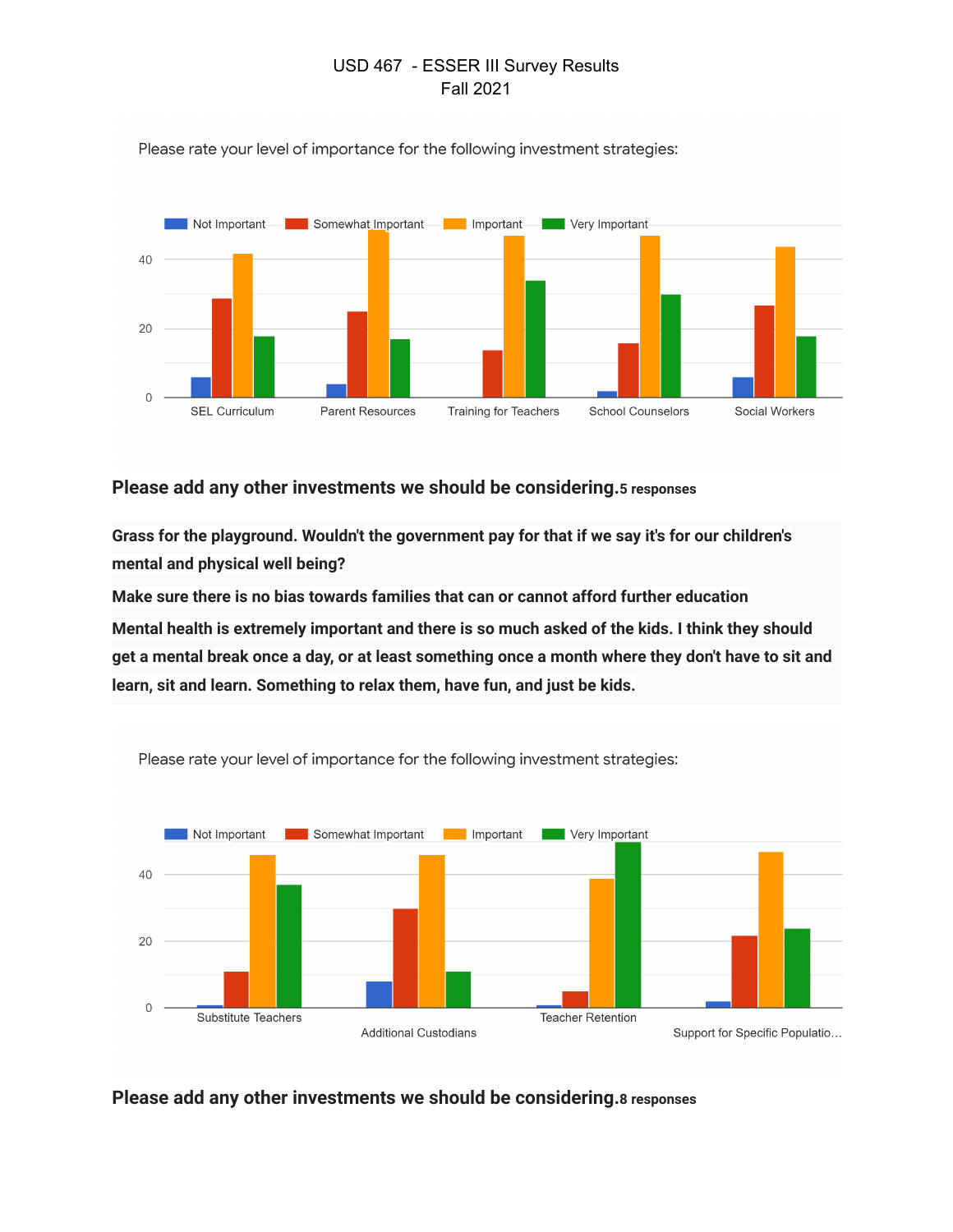**Increased minimum wage for support staff**

**We need to be sure we are showing appreciation to our support staff, which we need to improve on (paras, cooks, custodians, etc.)**

**Retention is key. We need to make sure we keep our teachers happy. Also consider asking them what they need and not tell them this is what you are going to do.**

**Investing in childcare for staff retention and recruitment**

**Teachers need to be paid more, there is also a lot asked of the teachers. Also we are going to lose teachers if they aren't involved in important decisions that concern them and their colleagues.**

**There needs to be two kindergarten teachers**



Please rate your level of importance for the following investment strategies:

**Please add any other investments we should be considering.11 responses**

**Using smaller buses and making routes more economical is an issue I have made suggestions for improvement in the past. Needs looked at!**

**Touchless restrooms**

**Snow removal equipment. Pre-school facilities.**

**Grade school HVAC, keep our kids and staff comfortable**

**Operations and facilities for childcare**

**Route buses are ridiculously old.**

**Cleaning not ventilation**

**When traveling with students, have more adult supervision when both genders are on the bus,**

**driver/teacher needs help**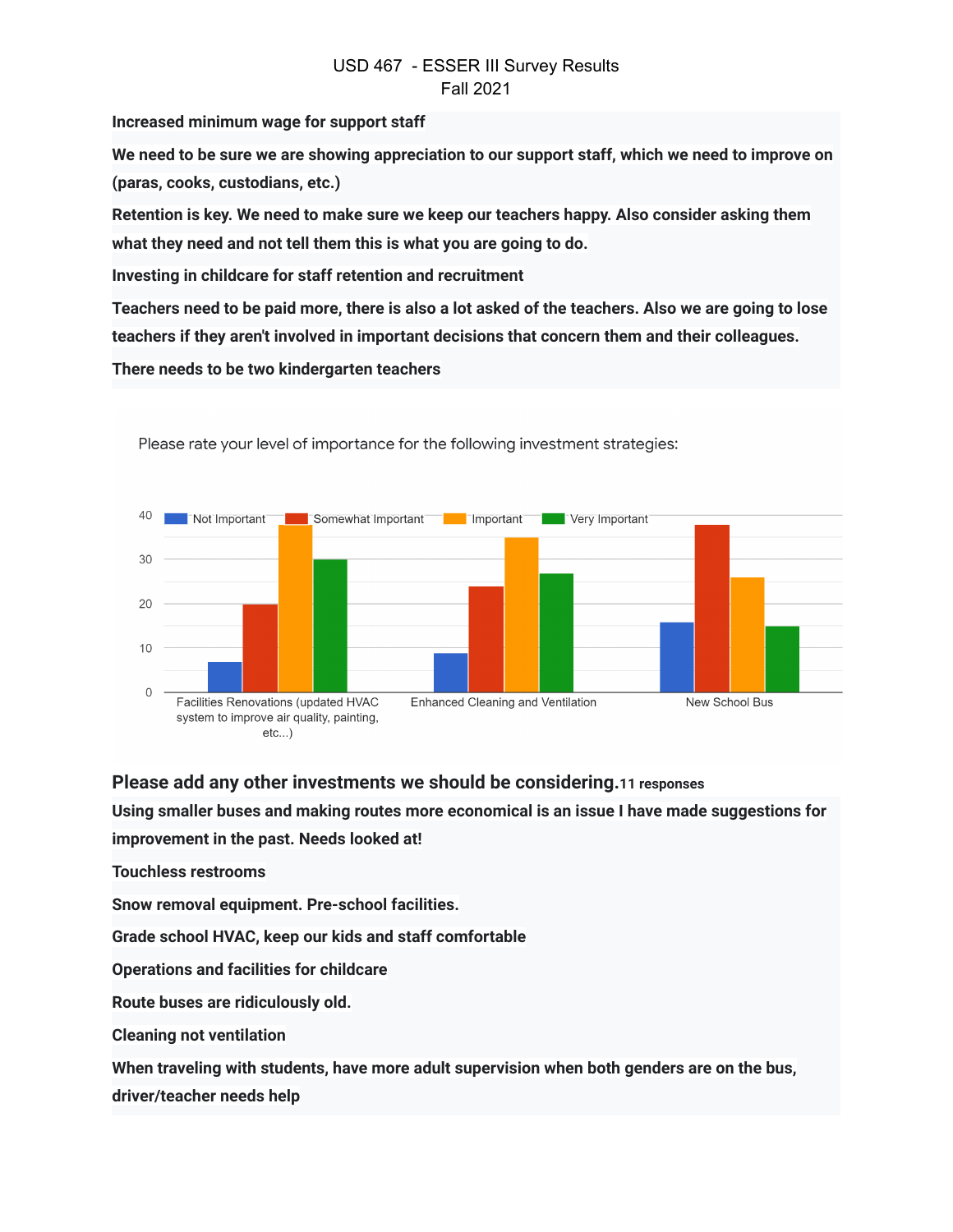**As a bus driver, the route buses are WAY over due for updated vehicles.**

#### **New school buses with adequate AC and heating**



Please rate your level of importance for the following investment strategies:

**Please add any other investments we should be considering.5 responses**

**I don't even know what ELL is>! (It's the acronym for English Language Learners!)**

**Early Childhood Education**

**Migrant children and parents should be encouraged to use English language, this would discourage people from feeling isolated from the general public, give them the feeling of belonging and fitting in.**

**I think the focus should be on STEAM programs, not just STEM. The arts are important and useful in integrating students at all levels of learning/understanding.**

**Please add any other strategies or suggestions we should be considering.18 responses**

**Time with teachers is more important to me than time with technology.**

**Consider looking at the school calendar, and why we put in more hours than required by the State of Kansas?!**

**Consider why we spend so much on sports if we are in a financial bind?! School is for learning not sports.**

**Consider a 4 day school calendar week**